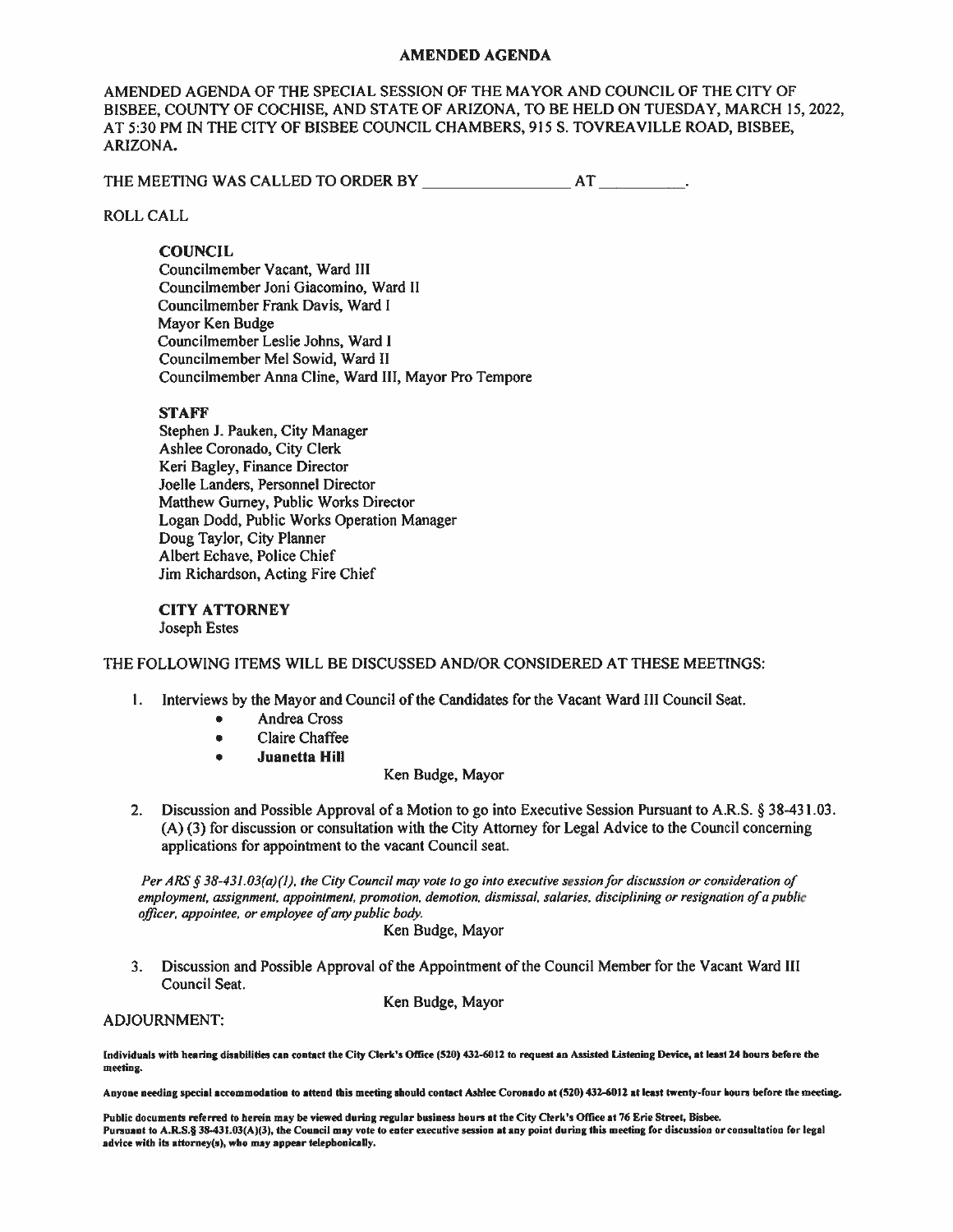

**AGENDA ITEM NUMBER -**

# **REQUEST FOR MAYOR & COUNCIL ACTION** Session of: March 15, 2022

 $\Box$ Regular  $\Box$ Special

|                                             | DATE ACTION SUBMITTED: March 10, 2022   |                                                              |           |              |  |
|---------------------------------------------|-----------------------------------------|--------------------------------------------------------------|-----------|--------------|--|
| <b>REGULAR</b> $\bowtie$                    | <b>CONSENT</b>                          |                                                              |           |              |  |
| <b>TYPE OF ACTION:</b><br><b>RESOLUTION</b> | <b>ORDINANCE</b>                        | <b>FORMAL ACTION</b>                                         | $\bowtie$ | <b>OTHER</b> |  |
| <b>SUBJECT:</b>                             | <b>VACANT WARD III COUNCIL POSITION</b> | INTERVIEW BY THE MAYOR AND COUNCIL OF THE CANDIDATES FOR THE |           |              |  |

**Ashlee Coronado, City Clerk FROM:** 

# **RECOMMENDATION:**

# **PROPOSED MOTION:**

**DISCUSSION:** 

Council will interview applicants for the vacant Ward III seat.

- **Andrea Cross**
- **Claire Chaffee**
- Juanetta Hill

#### **FISCAL IMPACT: NA**

**DEPARTMENT LINE-ITEM ACCOUNT:** 

**NA** 

**BALANCE IN LINE ITEM IF APPROVED:** 

Prepared by: **Ashlee Coronado** 

**City Clerk** 

**NA** Reviewed by:

**Stephen** Pauken **City Manager**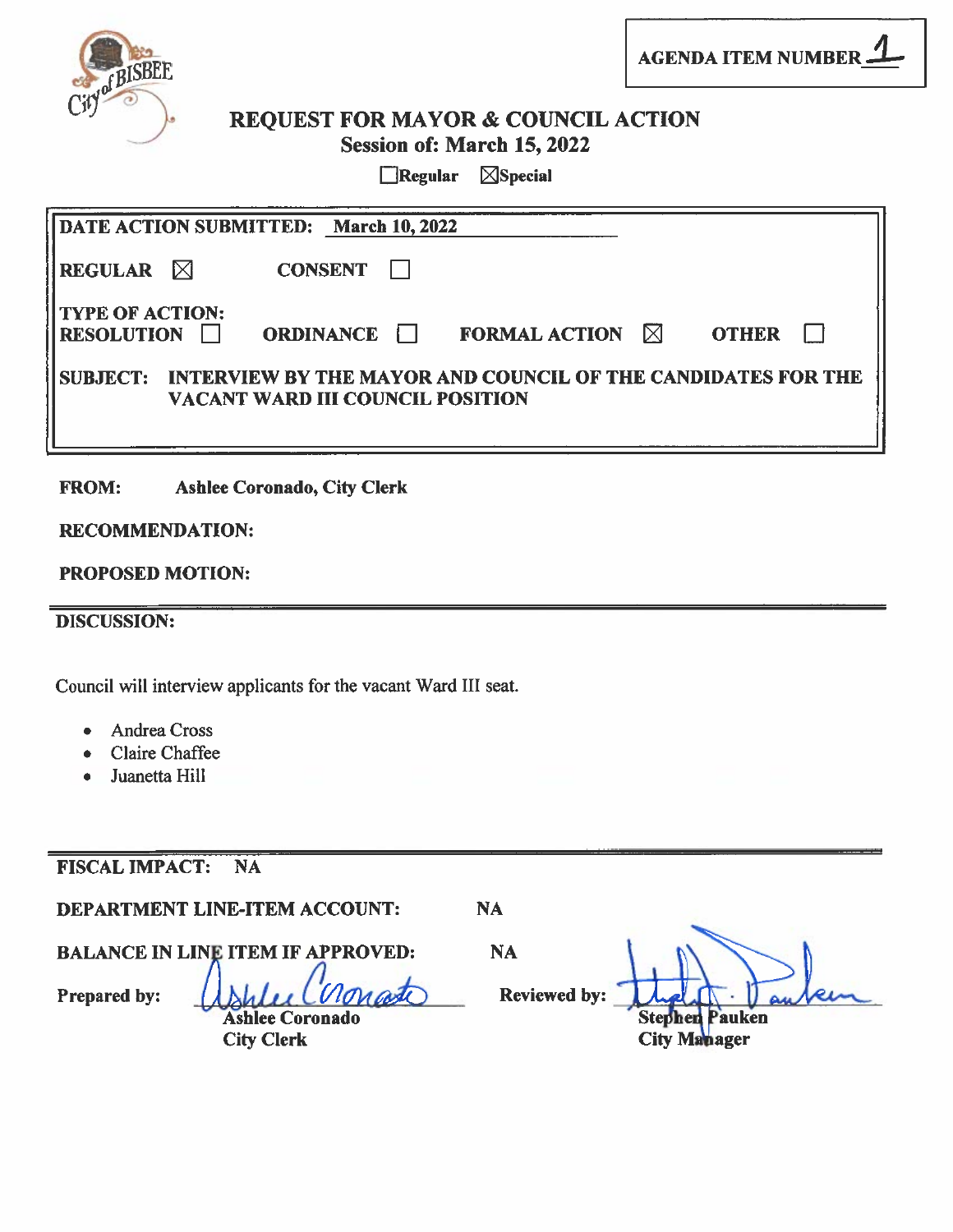

AGENDA ITEM NUMBER

# REQUEST FOR MAYOR & COUNCIL ACTION Session of: March 15, 2022

 $\Box$ Regular  $\Box$ Special

| DATE ACTION SUBMITTED: March 10, 2022       |                                                                                                                                                                                          |  |  |  |  |
|---------------------------------------------|------------------------------------------------------------------------------------------------------------------------------------------------------------------------------------------|--|--|--|--|
| <b>REGULAR</b> $\bowtie$                    | <b>CONSENT</b>                                                                                                                                                                           |  |  |  |  |
| <b>TYPE OF ACTION:</b><br><b>RESOLUTION</b> | <b>ORDINANCE</b><br><b>FORMAL ACTION</b><br><b>OTHER</b><br>$\bowtie$                                                                                                                    |  |  |  |  |
| <b>SUBJECT:</b>                             | <b>DISCUSSION AND POSSIBLE APPROVAL OF A MOTION TO GO INTO</b>                                                                                                                           |  |  |  |  |
|                                             | <b>EXECUTIVE SESSION TO DISCUSS AND CONSIDER THE APPOINTMENT OF A</b>                                                                                                                    |  |  |  |  |
|                                             | <b>COUNCIL MEMBER FOR THE VACANT WARD III COUNCIL POSITION AS</b>                                                                                                                        |  |  |  |  |
|                                             | AUTHORIZED BY § ARS 38-431.03, (A)(1).                                                                                                                                                   |  |  |  |  |
| <b>FROM:</b><br><b>Ken Budge, Mayor</b>     |                                                                                                                                                                                          |  |  |  |  |
| <b>RECOMMENDATION:</b>                      | <b>Approve Motion</b>                                                                                                                                                                    |  |  |  |  |
| <b>PROPOSED MOTION:</b>                     | I move to go into Executive Session to Discuss and Consider the<br>appointment of a Council Member for the vacant Ward III Council<br>position as authorized by ARS $\S$ 38-431.03(a)(1) |  |  |  |  |

DISCUSSION:

FISCAL IMPACT:

DEPARTMENT LINE-ITEM ACCOUNT:

BALANCE IN LINE ITEM IF APPROVED:

Prepared by: While Charcolo

**Ashlee Coronado** City Clerk

**Reviewed by:** 

**Stephen Pauken** City Manager